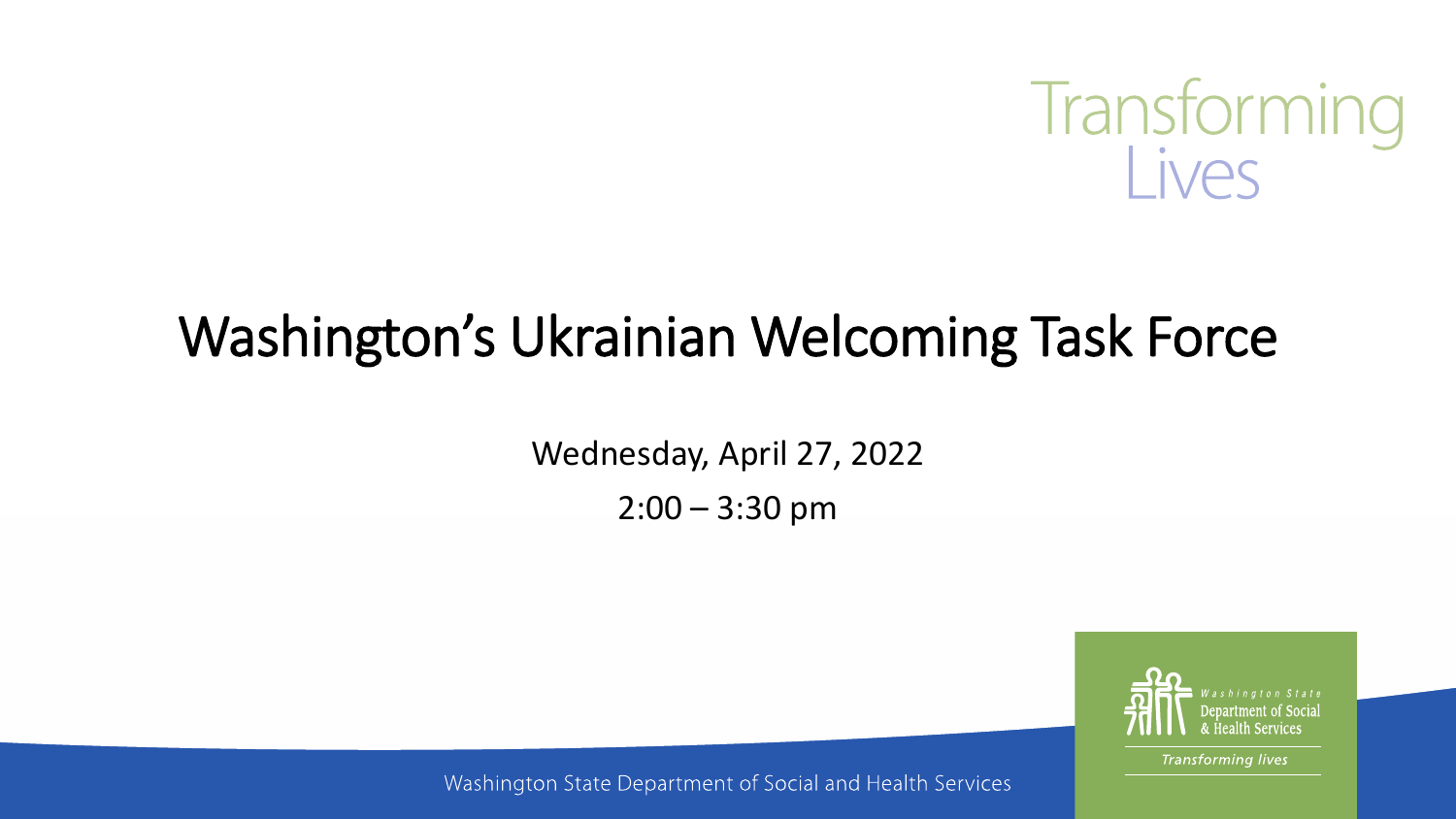# Agenda for Today's Task Force Meeting

- A. Welcome and Introductions
- B. Purpose and background for the Task Force
- C. Welcome.US National Resources
- D. Overview of benefits and services available to Ukrainian arrivals
- E. Updates from the Washington State Department of Health
- F. Notice of Funding Opportunity, WA State Department of Commerce
- G. Listening Session and Open Conversation
- H. Next Steps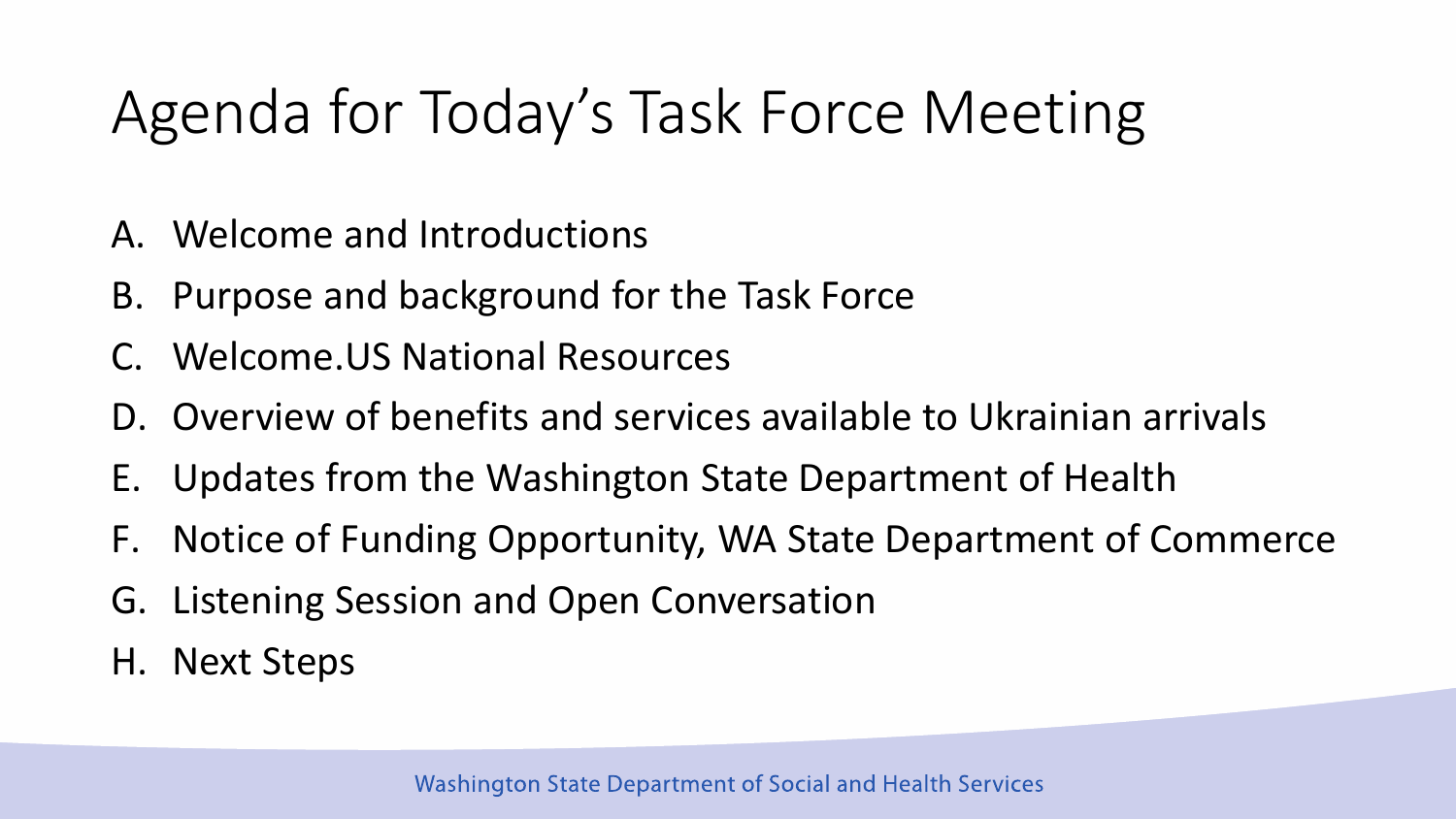#### **Welcoming refugees and immigrants is a collective effort.**



Washington State Department of Social and Health Services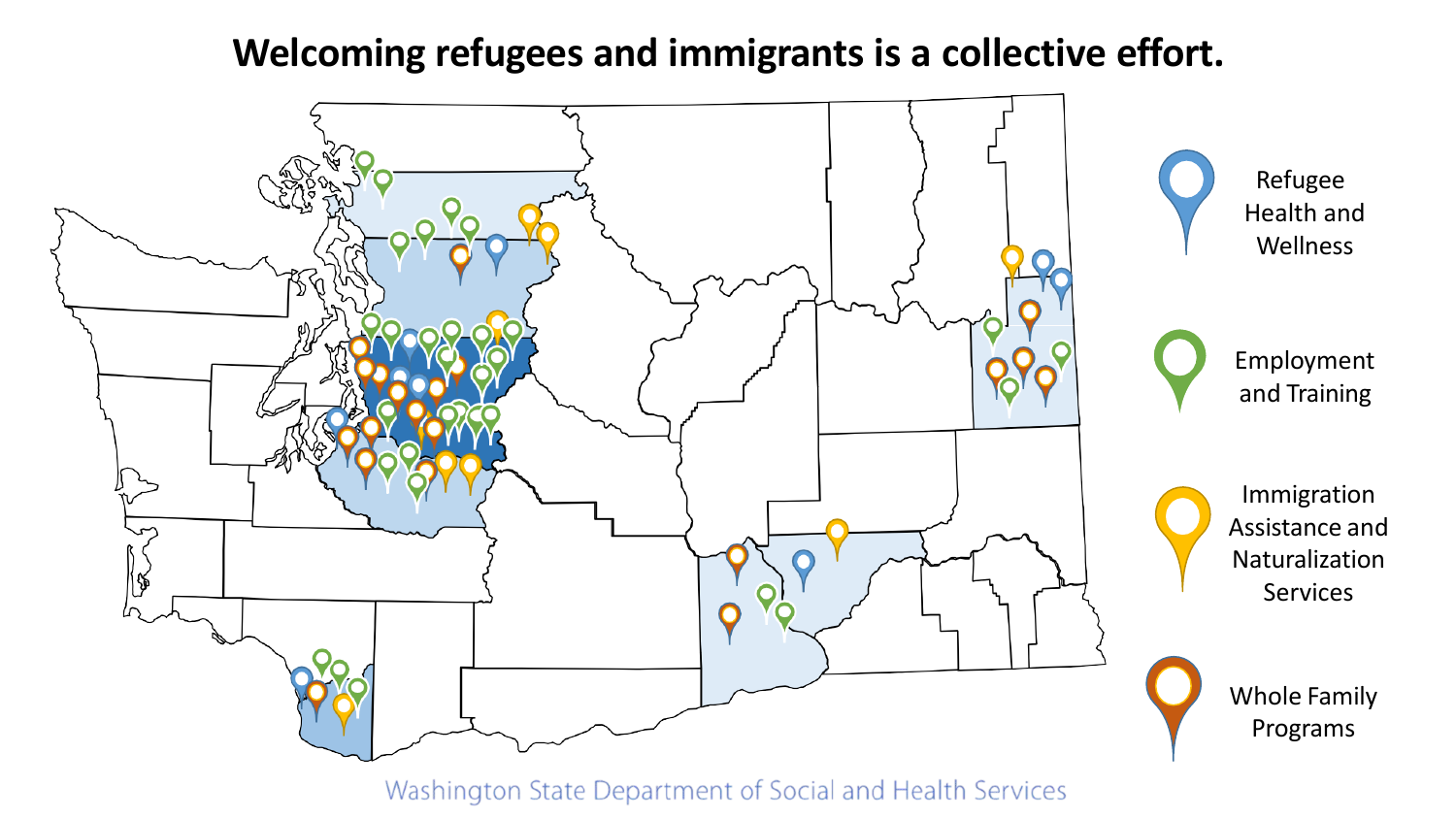#### **Washington State Arrivals: Refugee, Special Immigrant Visa (SIV) and Afghan Placement and Assistance (APA) Arrivals FFY 2016 to FFY 2022 (Year to date)**

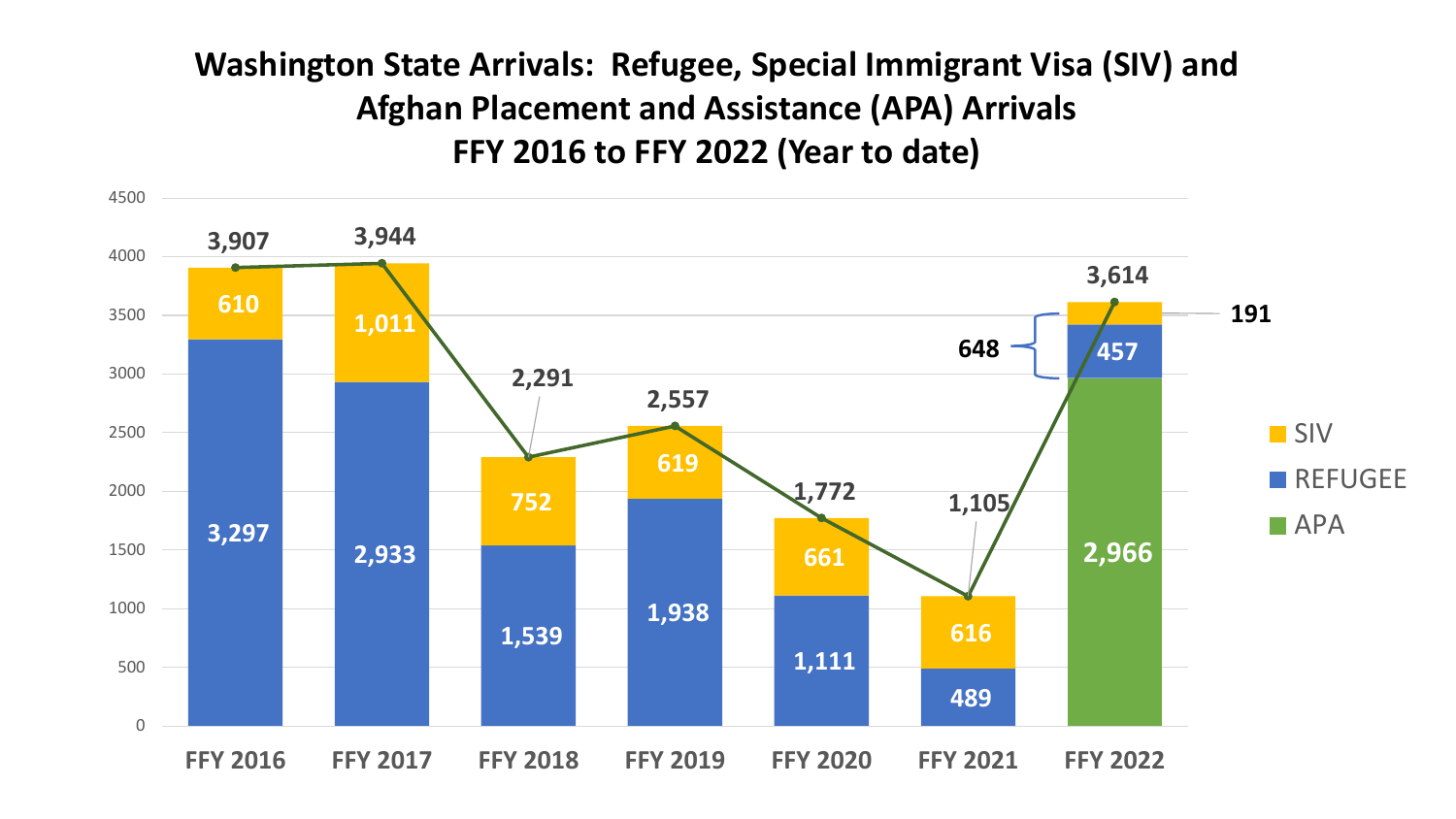## **Washington welcomes more than 30 different nationalities annually.**



Source: Data from the Department of State, Refugee Processing Center. [www.wrapsnet.org](http://www.wrapsnet.org/)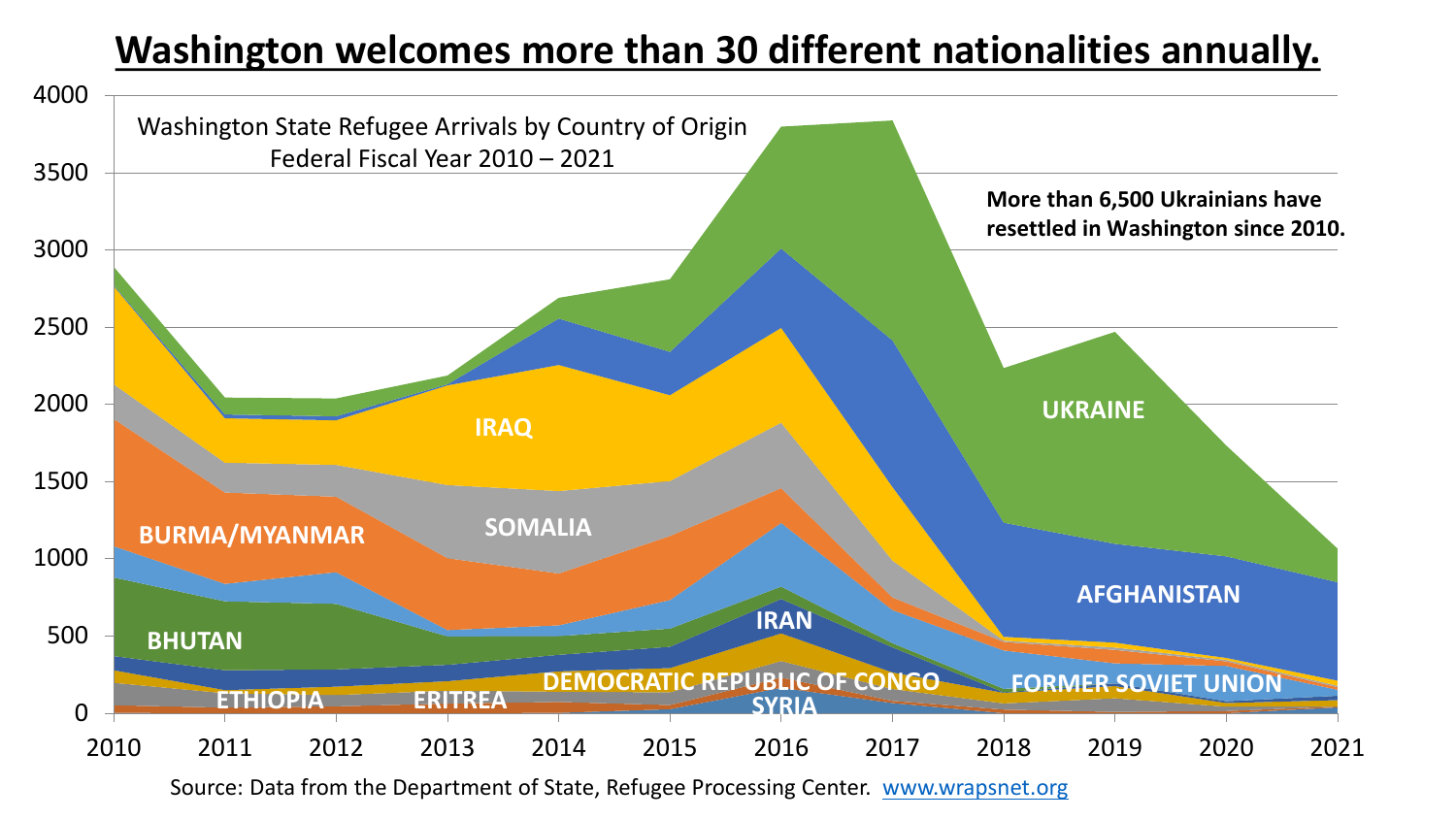# Ukrainian Arrivals by County in Washington State FFY 2017 to 2022



| <b>Counties</b>          | <b>Arrivals</b> | Percentage |
|--------------------------|-----------------|------------|
| <b>Statewide Total</b>   | 5,042           | 100%       |
| King                     | 2,213           | 44%        |
| Clark                    | 838             | 17%        |
| Pierce                   | 588             | 12%        |
| Unknown                  | 439             | 9%         |
| Spokane                  | 330             | 7%         |
| Snohomish                | 245             | 5%         |
| <b>Benton - Franklin</b> | 269             | 5%         |
| Grant                    | 49              | 1%         |
| Whatcom                  | 35              | 1%         |
| <b>Skagit</b>            | 20              | 0%         |
| Walla Walla              | >10             | 0%         |
| <b>Grays Harbor</b>      | >10             | 0%         |
| Chelan                   | >10             | 0%         |

Source: Office of Refugee Resettlement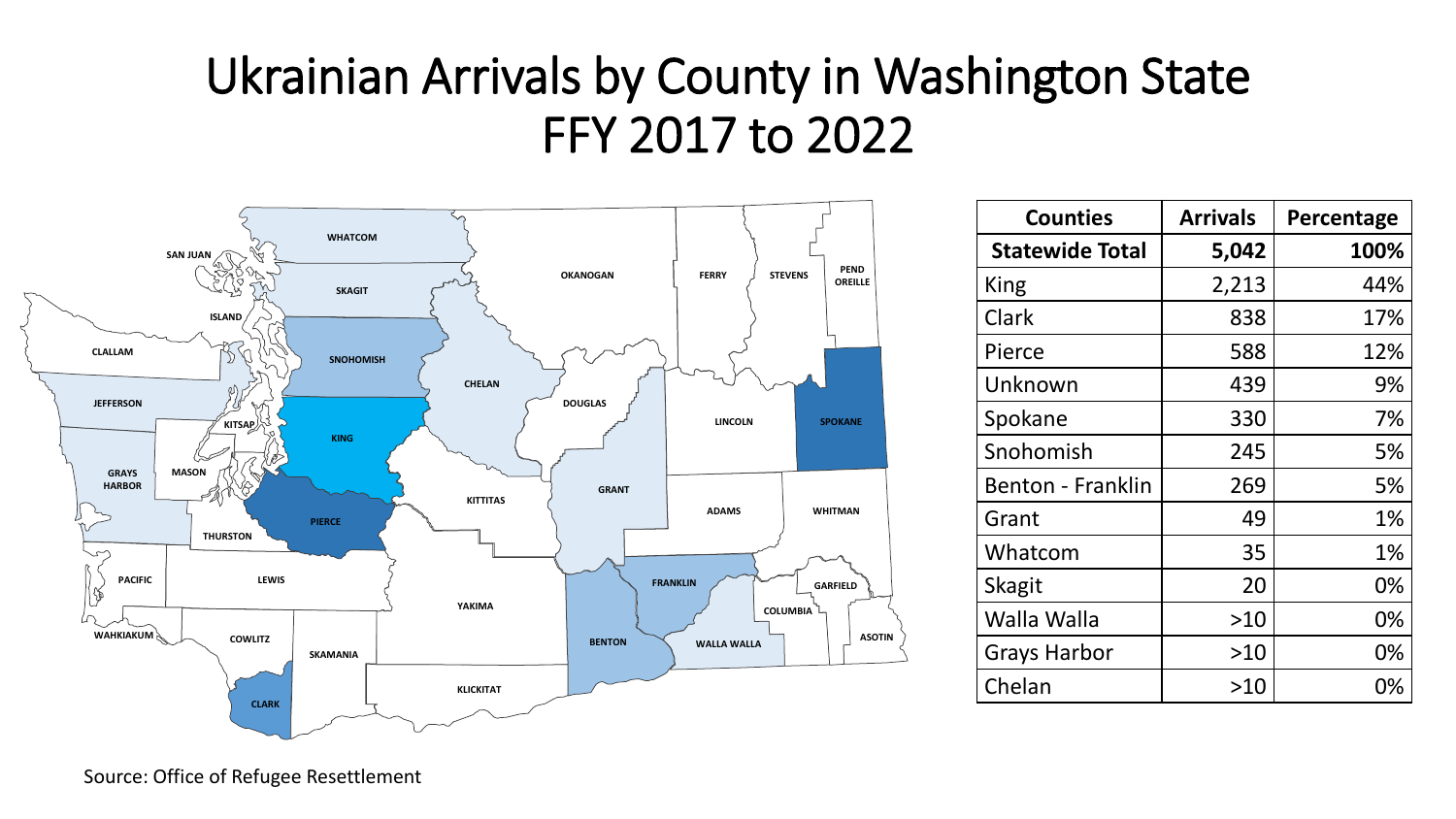### **Legal Pathways for Ukrainians Seeking Refuge**

| <b>Immigration Status</b>                                            | <b>Description</b>                                                                                                                                | Projection                                                                               |
|----------------------------------------------------------------------|---------------------------------------------------------------------------------------------------------------------------------------------------|------------------------------------------------------------------------------------------|
| Humanitarian Parole Status<br>granted at the border                  | Admitted into the United States on a<br>temporary visa; eligible to apply for work<br>authorization.                                              | Estimated at 15,000 across the<br>border (3,000 projected for<br>Washington)             |
| <b>Temporary Protective Status</b>                                   | Must demonstrate continuous residence<br>in the U.S. since $4/11/22$ and presence<br>since $4/19/22$ . Allowed to apply for<br>work authorization | Estimated $\approx$ 60,000 people could<br>be eligible nationwide.                       |
| Lautenberg Amendment -<br>United State Refugee Admissions<br>Program | Religious minorities from the Former<br>Soviet Union to reunite with family<br>members in the U.S.                                                | $\approx$ 18,000 pending applications<br>with nearly 2,000 Ukrainians<br>ready to depart |
| Refugee                                                              | Permanent durable solution, 18-24<br>month processing time; expedited<br>processing for medically fragile cases and<br>security cases             | Unknown at this time.                                                                    |
| Family reunification, employer-<br>sponsored visas, student visas    | Federal government is expected to<br>broaden and expedite these pathways.                                                                         | Unknown at this time.                                                                    |

#### Washington State Department of Social and Health Services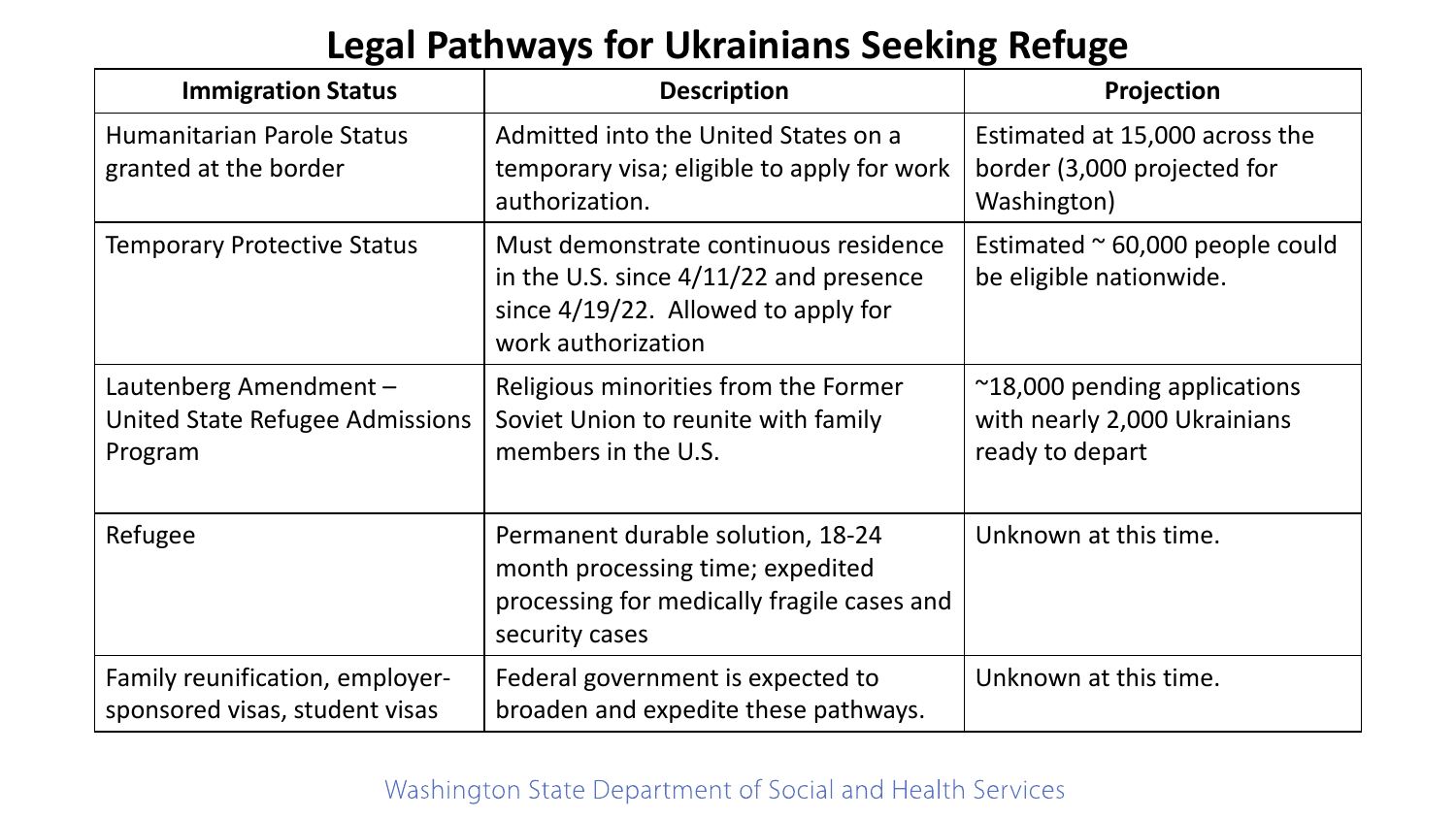

- Two year program for Ukrainian citizens and immediate family
- Beneficiaries:
	- Must be outside of the U.S.
	- Resided in Ukraine immediately before the invasion
	- Are a Ukrainian citizen and posses valid Ukrainian passport
	- Have a supporter that has been vetted and confirmed by USCIS
	- Clear biographic and biometric security checks
- Supporters:
	- Apply for Ukrainians must be in lawful status in the U.S.
	- Willing and able to receive, maintain, and support applicant